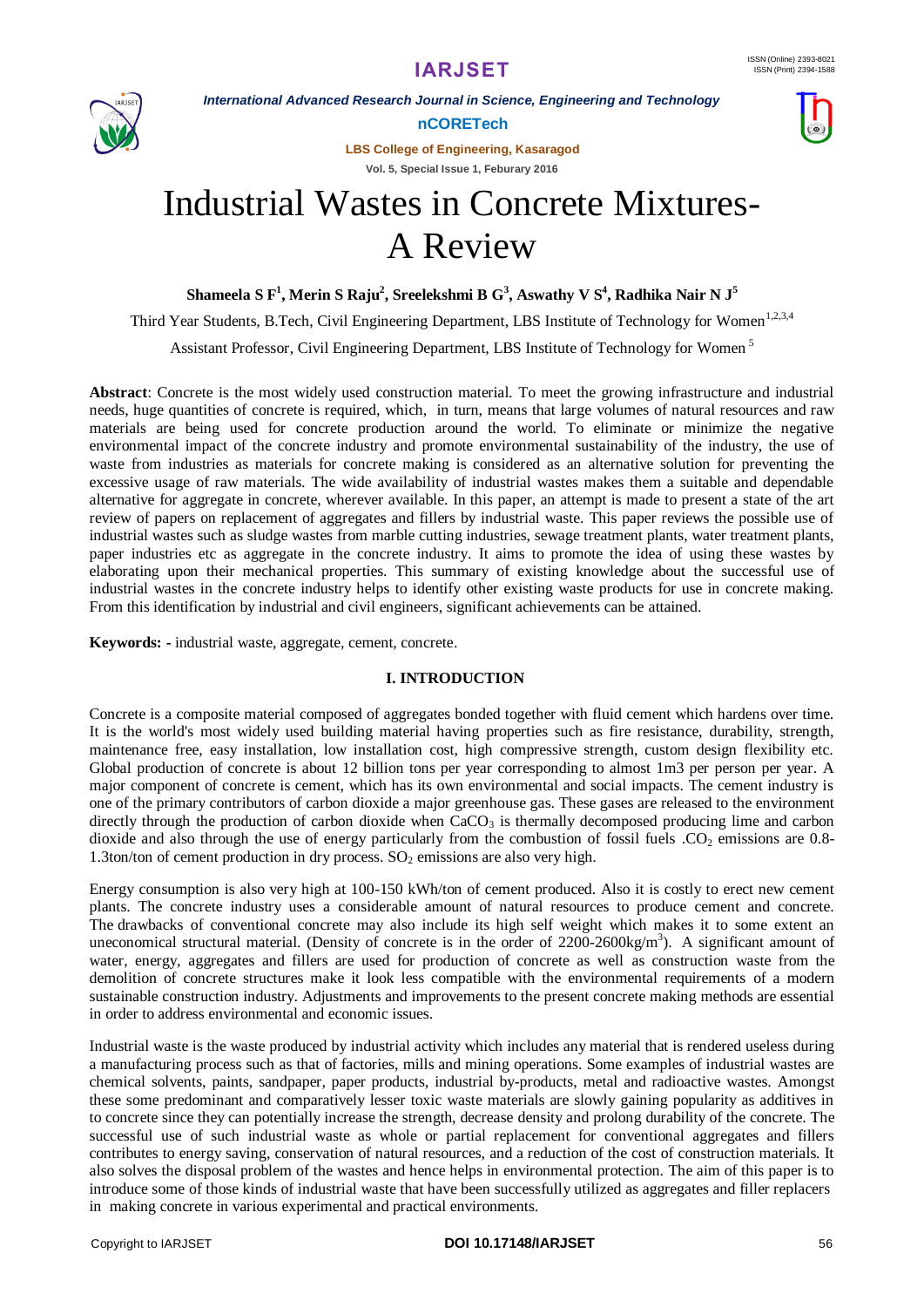

*International Advanced Research Journal in Science, Engineering and Technology*

**nCORETech**

**LBS College of Engineering, Kasaragod**

**Vol. 5, Special Issue 1, Feburary 2016**

#### **II. INDUSTRIAL WASTE IN CONCRETE**

#### **A. Marble cutting sludge**

Marble is a metamorphic rock resulting from the transformation of pure lime stone. Marble sludge powder is an industrial waste containing heavy metals as constitutes. Every year large quantities of marble quarrying waste are produced in the regions of Estremoz, Borba and Vila Vicosa in Portugal. Rajasthan has the potential to use 7 million tonnes of marble sludge as building materials. Hybridization of natural rubber filled with marble sludge and silica composite was prepared by adding various weights of marble sludge and silica which is vulcanized at 140 degree Celsius. They can also be used as a filler to reduce the voids. Marble sludge has a specific gravity of 2.57.

R.Rodrigues et al.[1] evaluated the various mechanical properties of concrete incorporating different ratios of marble sludge waste as cement replacement( $0\%$ ,  $5\%$ ,  $10\%$  &  $20\%$  of the total volume of cement) and along with plasticizer. In the study they measured the workability and bulk density properties on the fresh concrete. While compressive strength, splitting tensile strength, modulus of elasticity, ultrasonic pulse velocity and abrasion resistance test were conducted on hardened concrete. The mineralogical analysis showed that the predominant compound was calcite. The target consistency of (125±25mm) for the slump test was obtained for all the mixes. It was seen that there was no need to change the water -cement ratio to obtain slump value of various mixes to maintain the same level. Incorporation of superplasticizer resulted in reduction in water-cement ratio and reduction increased with an increase in the reductive power of the superplasticizer. Bulk density results did not provide significant changes a maximum change of 2.3% was obtained. However incorporation of superplasticizer increased the bulk density. Properties of hardened concrete such as compressive strength increased whereas other properties like splitting tensile strength, modulus of elasticity, abrasion resistance were decreased which is mainly due to increased replacement ratio of cement. Compressive strength increased due to the usage of superplasticizer. In general terms, marble sludge can be incorporated in structural concrete at replacement ratio of up to 10% without compromising its mechanical performance. Also, it was observed that the use of plasticizer resulted in a better mechanical performance of concrete incorporated with marble sludge when compared to concrete without plasticizer.

#### **B. Waste foundry sand**

Foundry sand is high quality silica sand that is a by-product of metal casting industries. Ferrous and non-ferrous foundries use silica sand in order to create metal casting mould and cores. During the casting process, mould can be exposed to high temperature .The moulding sand can be reused for several time until losing it moulding characteristic before the repeated exposure to molten metal and mechanical abrasion, finally when they recycled sand degrade to the point at which it can no longer be reused in the metal casting process, it is removed from the foundry and named as waste foundry sand. It is used in highway engineering.

Basar and Aksoy [2] deals with the reuse of waste foundry sand as partial replacement of sand in ready mixed concrete production. Various tests for mechanical and physical performances were carried out. The results indicated that the addition of WFS as partial replacement of sand reduced the strength performance and density and also increased the water absorption ratio of concrete mixtures. WFS exhibited lower compressive strength than conventional concrete of all age. It is due to the higher surface area of fine particle which led to the reduction of water-cement gel in matrix. Modulus of elasticity decreases. Tensile splitting strength decreases as the WFS replacement increases and the curing period decreases. Water absorption of concrete including up to 20% WFS has a water absorption lower than 6% which indicate that concrete specimen having 20% proportion of replaced regular sand with WFS could be considered acceptable. Concrete with WFS were lighter than conventional concrete due to lower density of WFS.

Results of this investigation suggest that WFS can be effectively utilized in making good quality RMC as partial replacement of fine aggregate with no adverse mechanical environmental and micro structural impact. The partial replacement should not exceed 20%.problems of disposal and maintenance cost of land filling is reduced.

#### **C. Waste paper sludge**

Ingress of water is the main cause of all major physical and chemical degradation processes affecting concrete structures. Commonly used approach to get durable water tight concrete involve increasing the density by using a low water - cement ratio. However it is difficult to avoid water ingress. An alternative approach to limit water ingress is through the use of water resisting admixtures. A range of internal water resisting materials are available. Many claims have been made on their effectiveness, including the provision of permanent reduction in water transport, superior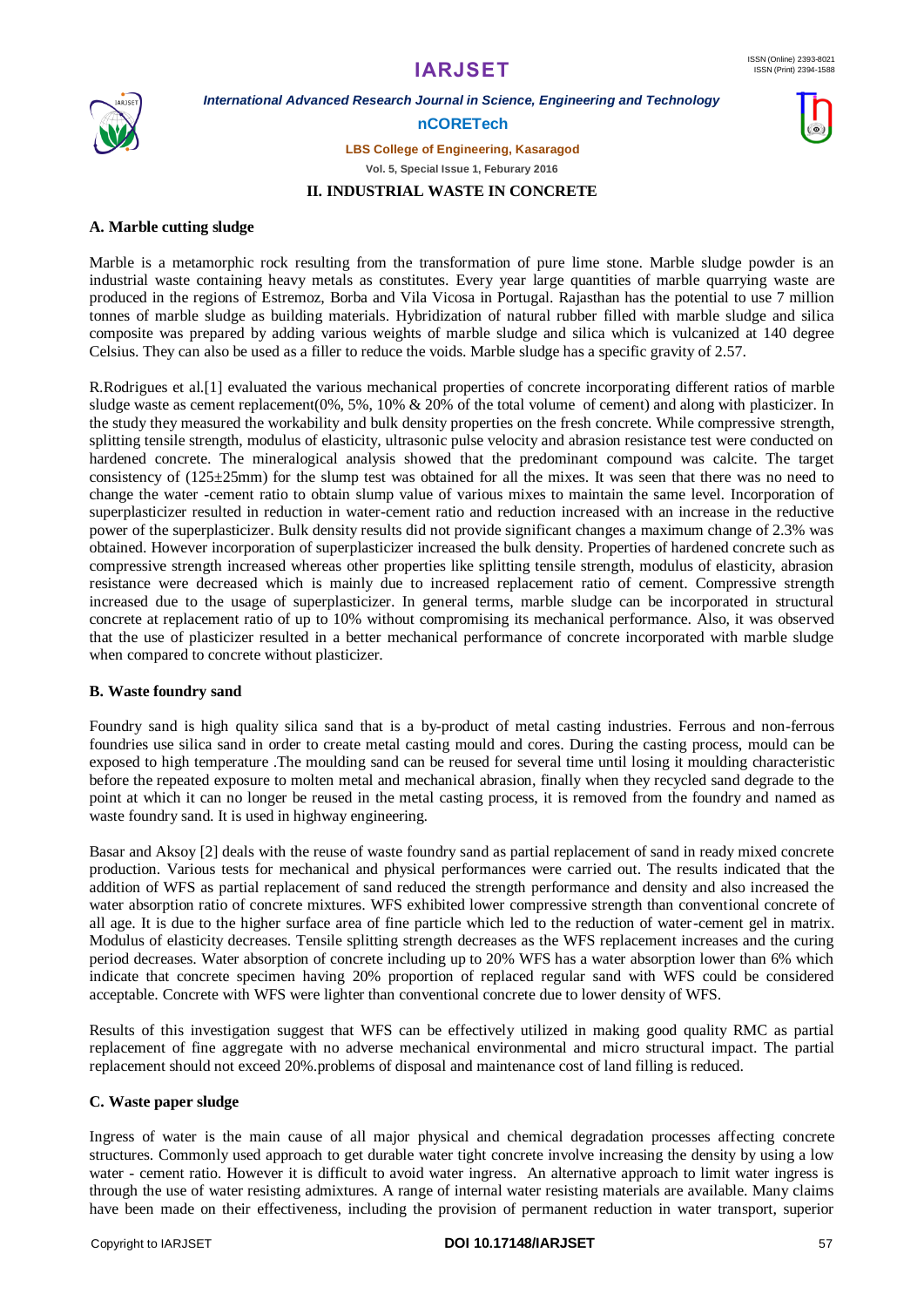

### *International Advanced Research Journal in Science, Engineering and Technology*

#### **nCORETech**

#### **LBS College of Engineering, Kasaragod**

#### **Vol. 5, Special Issue 1, Feburary 2016**

resistance to deterioration processes and increased life. Paper sludge ash (PSA) is a waste generated by paper recycling industry .It is produced when dewatered paper sludge, a by-product of de- inking and re-pulping of paper, is combusted to reduce waste volume and to produce energy. The composition and properties of PSA varies according to the feedstock and combustion conditions, but is highly alkaline with pH of 12-13 and is composed mainly of calcium, silicon and aluminium.

Research conducted by Hong S. Wong et al. [3] on PSA has focused on hydraulic properties, pozzolanic reactivity and potential use as a supplementary cementitious material. PSA can have cementitious properties; it reacts with water sets and hardens. Shrinkage induced cracking is a problem of PSA. However blending PSA with ground granulated blast furnace slag improves strength development.PSA can be transformed into a super hydrophobic powder using simple low cost processing including dry milling with stearic acid. Hydrophobhicity results from the micro particulate structure induced by milling and formation of calcium stearate self assembling monolayer that coats the fractured PSA surfaces. PSA powder can be used as a partial cement replacement to improve the resistance of concrete to water ingress. It can also be used as a surface treatment to produce a water repellant and self cleaning coating. The use of PSA help in transforming a waste product into a high value super hydrophobic powder with very little processing and applying the hydrophobic powder to improve the performance of concrete.

Experiments showed that workability decreased with increase in PSA content. There is a strong linear relationship between slump and PSA content. Super hydrophobic PSA is effective in reducing both the amount and rate of capillary water absorption. Partial replacement of cement with 12% of PSA decrease water absorption in concrete .Electrical conductivity is also decreased because of reduced internal moisture content. Gaseous diffusion and permeation is not affected by PSA content. Concrete containing super hydrophobic PSA has lower absorption even after vacuum saturation. This indicates that PSA can resist hydrostatic pressure to some extent. Super hydrophobic PSA has significant potential as an admixture or surface coating to enhance the resistance of concrete to water ingress, and therefore against a range of deterioration mechanisms. This offers a high a high value application route for a waste material that can potentially enhance the durability and sustainability of concrete structures.

#### **D. Granitic quarry sludge**

Granitic quarry sludge is an abundant waste from granite rock processing. The granite cutting industry produces large amounts of wastes, solids (generated during extraction) and sludge (produced during transformation processes). Granite fines are often referred to as quarry or rock dust, and this residue generally represents less than 1% of aggregate production or between 1% and 2% by mass of the total aggregate crushed in quarries.

The study conducted by Telma Ramos et al .[4] analysed the effect of using granitic quarry sludge as partial cement replacement on strength and durability of mortar in terms of alkali silica reaction and chloride ion ingress. For the study granitic sludge was brought from a quarry in Northern Portugal. Portland cement (specific gravity 3.16 g/cm<sup>3</sup>) and silica fume (SF) (specific gravity 2.20  $g/cm<sup>3</sup>$ ) was used as a reference cement replacement material.

Granitic quarry sludge dried at  $105 \pm 5^{\circ}$ C for 24 h was ground to two different levels of fineness. The dried sludge ground in a ball mill for 30 min was referred to as PG (Powder from quarry Granitic sludge) and a still finer material, referred to as PGS (superfine powder from granitic sludge) was obtained from PG submitted to further grinding in a planetary mill RETCSH PM 100 using zirconia balls of 1 mm diameter, for 10 min at constant 450 rpm.

The study constituted of characterizing the dried and ground granite powder. The chemical analyses included, scanning electron microscopy (SEM) and laser particle size distribution. The mechanical and durability properties were determined on mortar produced with different cement replacement dosages as well as for different fineness levels of the granite powder. Alkali–silica reaction (ASR) of mortar containing this waste was thoroughly analysed and observations under scanning electron microscopy (SEM) were carried out after ASR testing for full understanding of the effect of granitic sludge. Chloride ion penetration testing was also undergone on mortar specimens with cement replacement by granitic powder and SEM observations detailed and completed this study.

The test results showed that the quarry granite sludge was mainly composed of silica and alumina. The chemical properties were in accordance with requirements stated in ASTM C 618 regarding pozzolanic materials. SEM observations indicated that quarry granite sludge particles were more angular, more elongated and more prismatically shaped compared to cement. SEM and laser particle size distributions showed that PG particles were slightly coarser than cement. However PGS was finer than cement and naturally, both are much larger than spherical silica fume particles. Also the study indicated that no superplasticizer was required for mortar containing PG and PGS since similar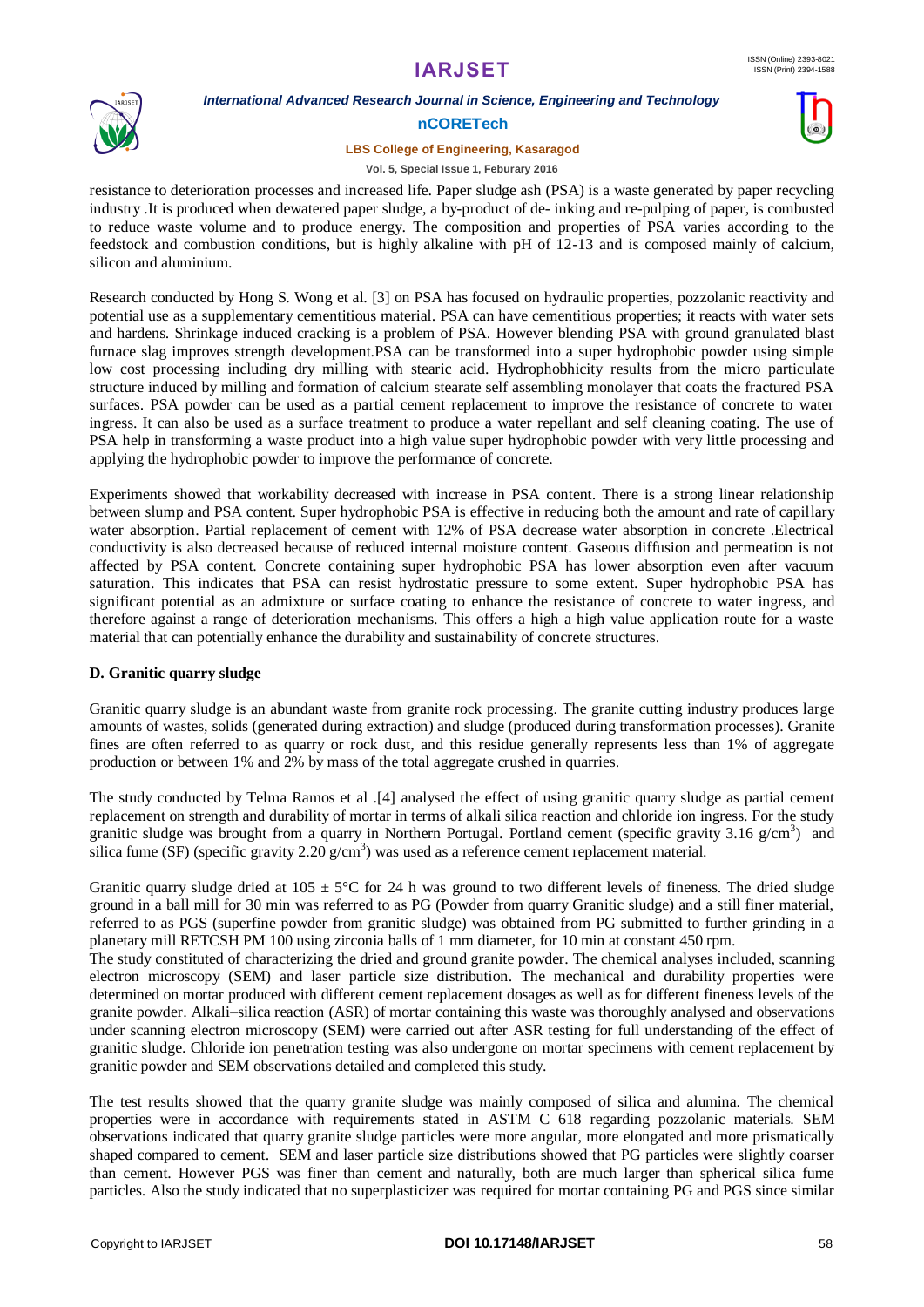

*International Advanced Research Journal in Science, Engineering and Technology*

#### **nCORETech**

#### **LBS College of Engineering, Kasaragod**



workability was obtained, when compared with control mortar, which proved to be an economic advantage for future use in concrete mix design.

It was seen that strength results for PG and PGS mortars at 28 days were lower than control, where flexural and compressive strength decreased with increase of replacement dosage. But strength loss was marginal with the use of PGS. The results obtained for alkali silica reaction showed that there was no improvement of resistance to alkali reaction for PG mortar but for PGS, expansion reduced with increase in replacement dosage though it did not attained the effectiveness of SF mortar. The result analysis with respect to chloride ingress, the coarser waste material, PG reduced chloride resistance but for PGS, finer than cement, an improvement of almost 70% was observed in the resistance to chlorides. SEM and EDS analysis on PGS specimens after chloride ingress revealed the presence of chloroaluminates, suggesting that alumina present in granite sludge ground to sufficient fineness, reacts with chlorides, thus retarding chloride penetration.

From the study conducted it can be concluded that granitic quarry sludge waste, if ground to sufficient fineness, produces a denser matrix promoting up to 38% reduction in expansion due to ASR and almost 70% improvement in resistance to chlorides (higher than SF mortar) which leads to enhanced durability without compromising workability and strength .

#### **E. Photovoltaic waste sludge**

Photovoltaic or PV is the technology which converts sunlight into electricity. G Quercia et al. [5] analysed the main properties of three different samples of photovoltaic silica rich waste sludge (nSS) and the properties were physically and chemically characterized in the study .Waste sludge generated from the polishing process of photovoltaic solar panels from a South Korean photovoltaic panel producer was used for the study and it gave a potential source of nano silica particles. The polishing slurries were composed of stable colloidal nano silica, fumed silica nano CaCO3 and other types of suspensions. The sludge deflocculates in aqueous solutions into nano particles smaller than 1M. The various characterization techniques adopted for the study included scanning electron microscopy (SEM) , X-ray energy dispersive spectroscopy (EDS) ,X-ray diffraction (XRD) , X-ray fluorescence (XRF) , nitrogen physical adsorption isotherm (BET method) and density by helium pycnometry.

Also a dispersability study was performed to design stable slurries to be used as liquid additives for the concrete production on site. Isothermal calorimeter was used to determine the effects on the hydration kinetics of cement pastes by the incorporation of nSS in the design slurries. A compressive strength test of standard mortars with 7% of cement replacement was performed to determine the pozzolonic activity of the waste nano silica sludge. The hardened concrete was fully characterized to determine the phase composition. SEM and EDS analysis showed that the nSS is characterized by a wide particle size distribution, containing particles in the micro- and nano- range that showed highly agglomerated state. Angular, irregular and spherical particles were also identified. The analysis demonstrated high content of SiO2 (86-95%) with Na, Al and P, other elements identified. Another observation of high chloride content in the sample was analysed to be most likely due to the use of deflocculating agents of the waste treatment or from chlorates used as oxidizing agents. The chemical analysis performed using XRF were found to be in line with those of SEM and EDS analysis. X-ray diffraction measurements were utilized to determine the presence of crystalline impurities in the silica sludge, which identified the crystalline phases of calcium carbonates and chloride containing phases (NaCl and CaCl $_2$ ).

The adsorption curves obtained for the silica sludge batches from BET method were of typeIV, as classified by IUPAC (International Union of Pure and Applied Chemistry), which are typical for mesoporous powders. Also using the calculated BET specific surface area, the density of the particles was calculated. Helium pycnometry results showed higher density values for the sludge batch which is accounted for the high content of CaCO3. Dispersability study with high shear energy mixer and zeta potential measurements were studied due to the high agglomerated state of the nano silica sludge. It was seen that larger agglomerates suspended in the fluid are broken when the hydrodynamic forces exceed the cohesive bonds between particles or smaller particles and breaking mechanism is dominated by the erosion and rupture of the bigger agglomerates.

The mechanical properties (flexural and compressive strength) of mortars with 7% bwoc of silica sludge are similar, and in some cases slightly higher, to the reference mortar. The silica sludges of batch 2 and 3 were classified as pozzolonic material having an activity index higher than 100. The detail characterization of the hydrated system with photovoltaic's silica rich waste demonstrated that the replacement of cement with this material influenced the amount and kind of formed hydration phases and thus the volume, the porosity and finally the durability of the tested mortars. At the level of substitution used in the study, major changes are in the amount of chemically bound water (C-S-H gel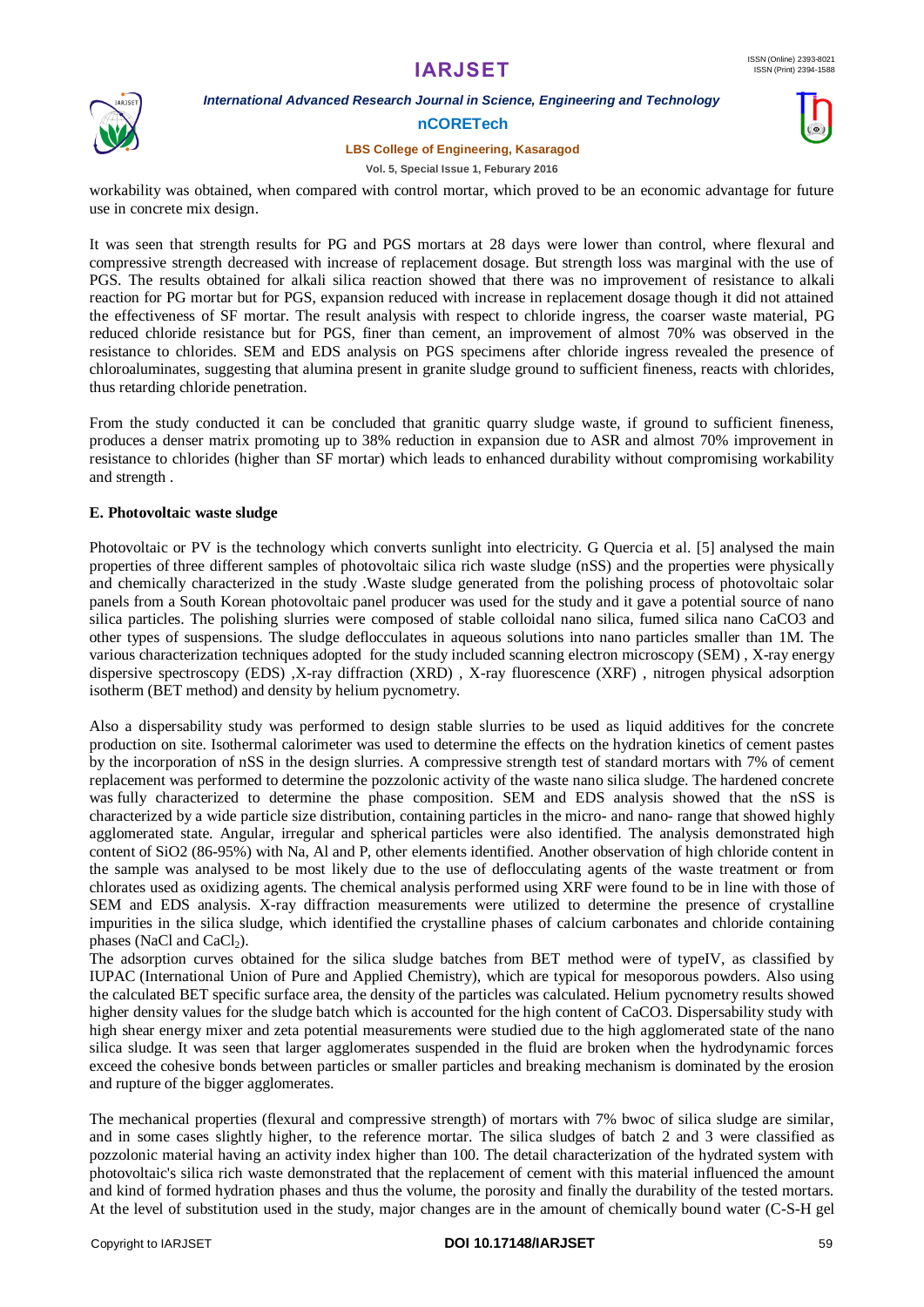

*International Advanced Research Journal in Science, Engineering and Technology*

#### **nCORETech**

#### **LBS College of Engineering, Kasaragod**



formed), the consumption of portlandite, conductivity and chloride migration. At early age filler and nucleating effect produced an increased reaction of the clinker phases; except for the silica sludge of batch 1 that had a retarding effect due to its content of water soluble P2O5. In addition it was found that the hydration of the aluminate phases was affected depending on the CaCO3 and SiO2 content of the studied sludge samples. The results demonstrate the photovoltaic's silica-rich waste could be satisfactorily used as a supplementary cementitious material to partly replace cement concrete.

#### **III. WASTES FROM TREATMENT PLANTS**

#### **A. Sludge from water treatment plant**

The sludge generated in the water treatment plant is composed of organic and inorganic materials in solid liquid and gaseous state. The chemical substances like aluminium and ferric salt may result in iron aluminium rich sludge which is highly toxic. Similarly another important environmental problem is the untreated saw dust. The recent researches evaluated the possibility of producing a light weight concrete from the treated saw dust and sludge.

Almir Sales et al. [6] addresses the effective utilization of the water treated sludge and the saw dust for the preparation of a light weight concrete. The mechanical property of this light weight concrete was studied. The experiment for the preparation of light weight concrete was done on Sao Carlos Water Treatment Plant in Brazil. The sludge collected from the decantation tank is initially drained in a geotextile blanket and pre dried at ambient temperature. Then it is ground in a grinder until the grain size becomes 0.6 mm. the saw dust produced as a waste from industry is mixed with this grounded sludge and mould into round pellets of diameter 14mm. The mass ratio of sawdust, sludge and water is 1:6:4.5. The pellets are dried in a furnace at high temperature. The mechanical properties of concrete were determined based on ABNT standards and these properties of concrete containing composite were compared with the properties of concrete containing crushed stone. The composite produced has a unitary mass of  $672\text{kg/m}^3$  and its axial compressive strength and specific mass is 1.1 MPa and 1847 respectively categorizing it as light weight non structural concrete. The thermal conductivity of concrete from composite is 1.89W/Mk, which was 23.2% less than normal concrete. The proportionality of elastic modulus in relation to strength obtained from concrete with composite is similar to reference concrete. The thermophysical and light weight of this composite presented a wide application in the production of blocks and to stuff flag stones. This will reduce the weight of building and increase thermal comfort. It also played adequate mechanical properties for the application in non structural elements.

#### **B. Sludge from waste water treatment plant**

Sewage sludge ash (SSA) is produced by incineration of sewage sludge. In this paper S Valls et al .[7] studied the physical and chemical characteristics of sewage sludge ash and its use as a raw feed for cement clinker and as cementitious compounds. The studies showed the basic characteristics of SSA such as that the specific gravity and standard deviation of SSA were found to be 2.5 and 0.3 indicating the material is comparable to light sand and less dense Portland cement while its porous nature is indicated by its low density. From oxide composition  $(SIO2, A1<sub>2</sub>O<sub>3</sub>$  and CaO) of SSA mean deviation, coefficient of variation is calculated and the variation falls around the latent hydraulic and pozzolonic region and the amorphous content of SSA also indicates its potential to use as a cement compound. It can also be used in aerated concrete due to its high Al content. This paper also refers to the use of SSA in concrete related applications such as it can be used as a filler material in concrete due to its fineness. Skid resistance resulted in concrete slabs and corrosion resistance has found to improve by the addition of 4% and 20% of cement. Blocks produced with 10% addition of SSA as aggregate have greater strength, higher density and lower absorption properties. Its low strength, workability, light properties and thermal properties which made them used in bulk quantities in CLSM, aerated and foamed concrete. It also acts as a very good binder since no problems like segregation and bleeding has been reported. The data shows a reduction in compressive strength with increasing SSA content which suggests a positive strength contribution from SSA in long terms. Recent researches have shown that the additions of nano materials were effective in improving the microstructure and density of cement paste containing SSA, resulted in improved mechanical properties. One of the drawbacks of SSA was the reduction in workability in using SSA as a sand component due to its alleged effect of normal porosity or absorption characteristic. Super plasticizers are one option to consider as an admixture to counter act higher water demand resulting from the use of SSA in mortar and concrete.

#### **IV. CONCLUSION**

Sludge from the marble extraction industry can be incorporated in concrete with partial replacement of cement up to 10%. It is also observed that the use of plasticizers improves the mechanical performance of concrete with marble sludge by offsetting the decline of its properties relative to conventional concrete.